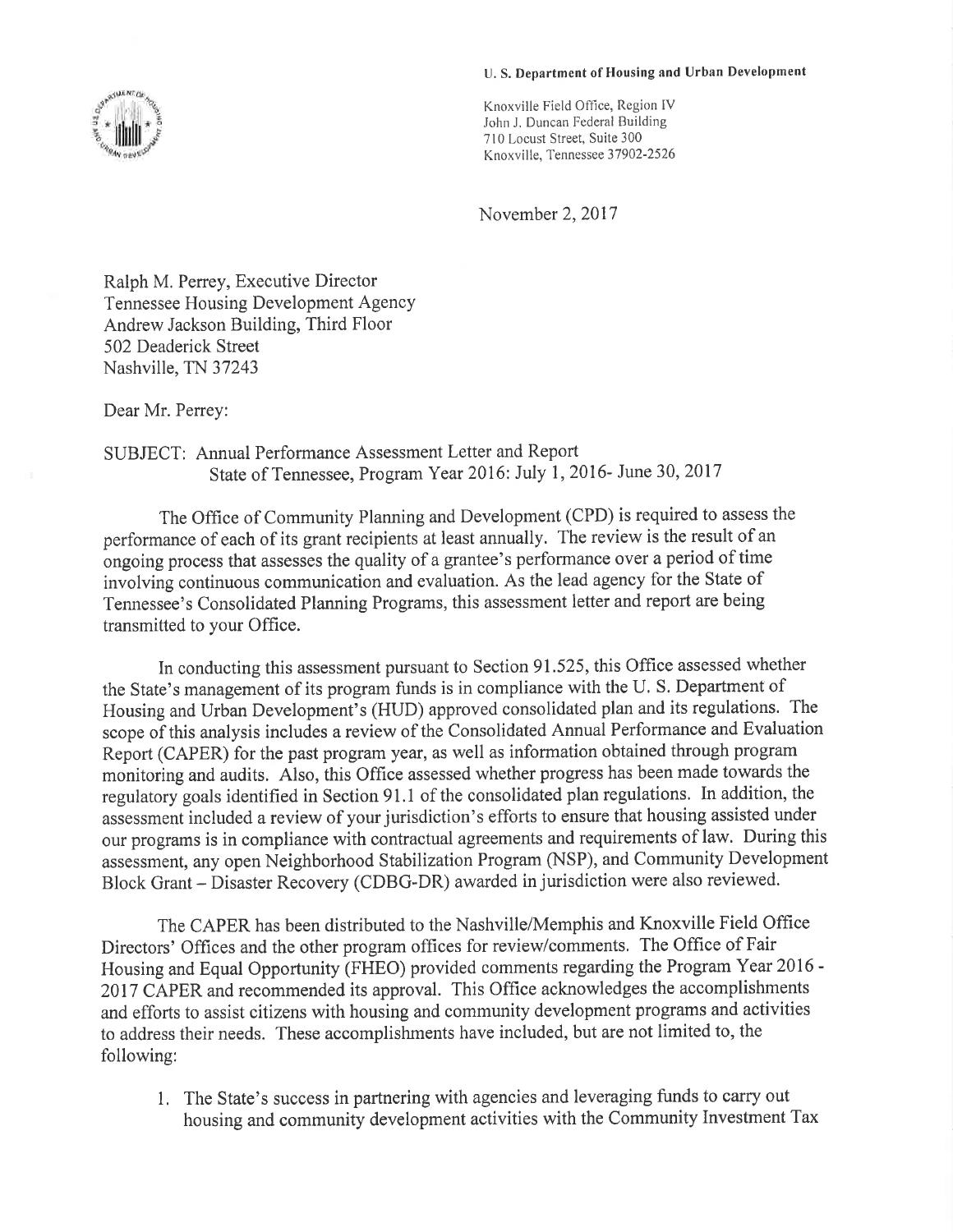Credit Program, Appalachian Renovation Loan Program, Low Income Housing Tax Credits, Multifamily Tax-Exempt Bond Authority, and the Tennessee Housing Trust Fund;

- 2. The continuous compliance to the commitment and expenditure deadlines of the Consolidated Planning formula programs;
- 3. The assistance of  $214,639$  eligible persons through an array of Community Development Block Grant (CDBG) public service and economic development activities;
- 4. The affordable housing and supportive services to 685 households with Housing Opportunity for Persons With AIDS funds, along with assisting 15,773 persons with shelter and supportive services under the Emergency Solutions Grants Program; and
- 5. The provision of 149 affordable housing units with CDBG and Home Investment Partnerships funds.

Based on this analysis, this Office has determined that the State's overall progress is acceptable. The activities undertaken are consistent with the HUD-approved Consolidated Plan, and ãppear to be carried out in accordance with program requirements. The CAPER has been approved. The State, including the Tennessee Department of Economic and Community Development, the Tennessee Department of Health and the Tennessee Housing Development Agency has the continuing capacity to administer the Consolidated Planning Programs.

As the State goes forward with its housing and community development activities, it is encouraged to continue its preparations in closing out the NSP-3 and earlier CDBG-DR grants (2008 and 2010) within the next two years. In addition, the State should review the NSP1 grant and explore the possibility of closing it out, as well. The State is reminded that the Department has a Technical Assistance Program available to assist it with its housing and community development activities

In accordance with 24 CFR Section 91.525, if you have comments regarding this enclosed report, please submit them to this Offîce within 30 days of receipt of this letter. HUD may revise the report after considering your response. If we do not receive comments within the 30-day time period, this report will be considered fînal and can be made available to the public.

May we take this opportunity to remind you that the Minority Business Enterprise (MBE) Report is due each year within 10 days of September 30<sup>th</sup>. That information should be submitted to this Office. Also, as a reminder, the Section 3 report (Form HUD 60002) is due that same time as the CAPER, 90 days after the end of programyear and is required to be entered into the Section 3 Performance Evaluation and Registry System (SPEARS) at the below website:

## http://portal.hud.gov/hudportal/documents/huddoc?id=spearsuserregguide.pdf

We also request your continued efforts to expend grant funds and enter progress and accomplishments data in a frequent and timely manner. The Department will continue to provide a range of training opportunities on Affirmative Furthering Fair Housing (AFFH) and its requirements. A number of resources on AFFH and the Final Rule can be found at:

## https://www.huduser.gov/portal/affht pt.html